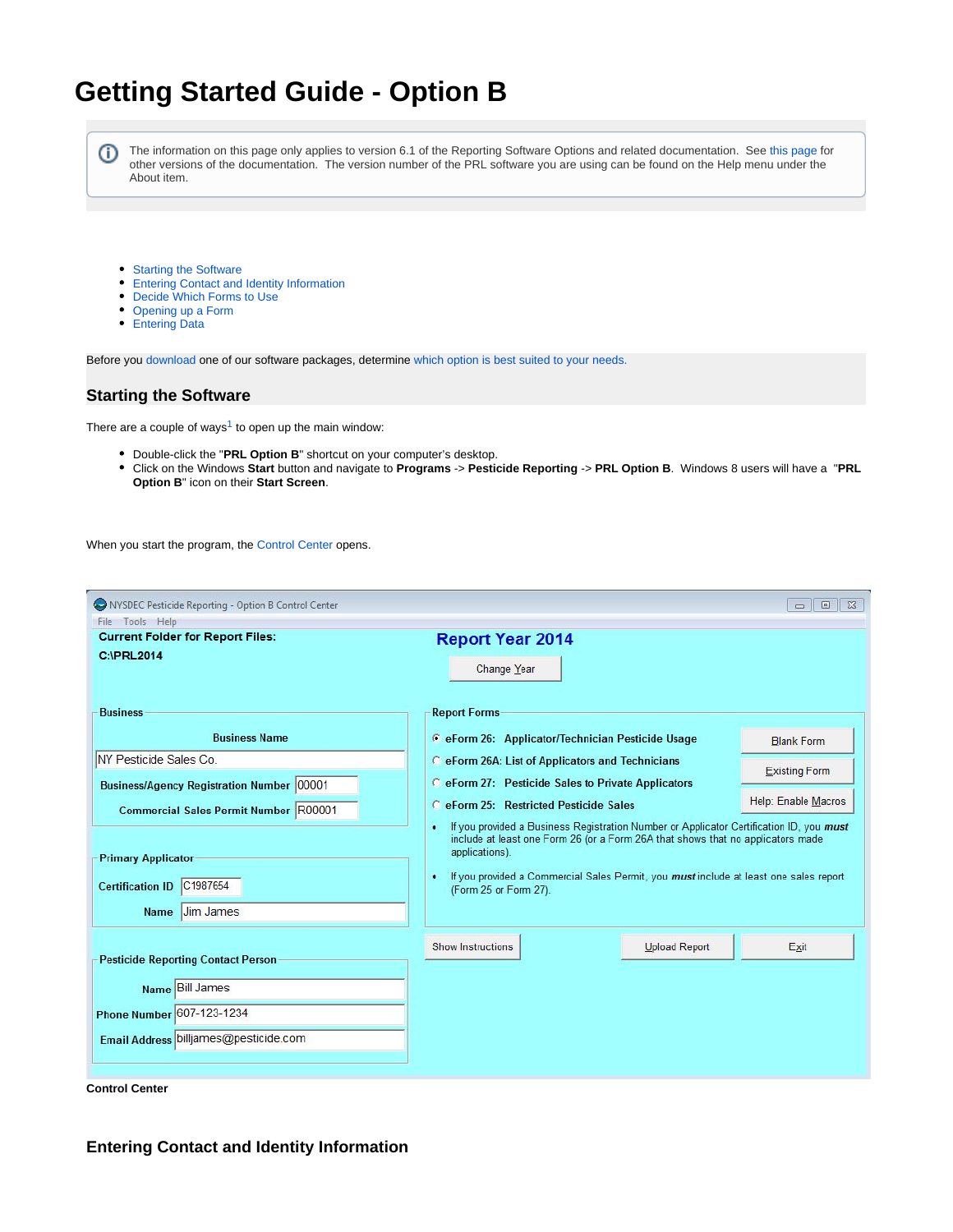Use the [Control Center](http://sbdocs.psur.cornell.edu/display/PSBD/Glossary#Glossary-ControlCenter) to tell us who to contact when we communicate with you about your report. Please fill out all three fields under **Pesticide Reporting Contact Person**. You also need to provide identification information, so that we can associate your report with the correct applicator(s) or organization.

Are you in the pesticide application or sales business?

Pesticide application businesses should submit

- a **[certification ID](http://sbdocs.psur.cornell.edu/display/PSBD/Glossary#Glossary-CertificationNumber)**,
- the **Applicator Name** associated with the **[certification ID](http://sbdocs.psur.cornell.edu/display/PSBD/Glossary#Glossary-CertificationNumber)**,
- optionally, a **[business registration](http://sbdocs.psur.cornell.edu/display/PSBD/Glossary#Glossary-BusinessRegistrationNumber) number**, and
- optionally, the **Business Name**.

Pesticide applicators should submit

- a **[certification ID](http://sbdocs.psur.cornell.edu/display/PSBD/Glossary#Glossary-CertificationNumber)**, and
- the **Applicator Name** associated with the **[certification ID.](http://sbdocs.psur.cornell.edu/display/PSBD/Glossary#Glossary-CertificationNumber)**

Pesticide sales businesses should submit

- a **[commercial permit number](http://sbdocs.psur.cornell.edu/display/PSBD/Glossary#Glossary-Permittee)**,
- the **Business Name**,
- optionally, a **[certification ID](http://sbdocs.psur.cornell.edu/display/PSBD/Glossary#Glossary-CertificationNumber)**, and
- optionally, the **Applicator Name** associated with the **[certification ID.](http://sbdocs.psur.cornell.edu/display/PSBD/Glossary#Glossary-CertificationNumber)**

**Multiple Applicators or Sales Permits** ╱╲

If your organization employs [multiple applicators](http://sbdocs.psur.cornell.edu/display/LIB61/Reporting+for+Multiple+Applicators), just choose one of them to enter in this form.

If your business has more than one [business registration number,](http://sbdocs.psur.cornell.edu/display/PSBD/Glossary#Glossary-BusinessRegistrationNumber) enter the one for the main business office. You may — but are not required to — submit the other [business registration numbers](http://sbdocs.psur.cornell.edu/display/PSBD/Glossary#Glossary-BusinessRegistrationNumber) using a [Form 26A.](http://sbdocs.psur.cornell.edu/display/PSBD/Glossary#Glossary-Form26A) See this [FAQ](http://sbdocs.psur.cornell.edu/pages/viewpage.action?pageId=1802356) for more information.

If your business has more than one [commercial permit number](http://sbdocs.psur.cornell.edu/display/PSBD/Glossary#Glossary-Permittee), you may enter one number here and provide separate [Form 25s](http://sbdocs.psur.cornell.edu/display/PSBD/Glossary#Glossary-Form25) or [Form 27](http://sbdocs.psur.cornell.edu/display/PSBD/Glossary#Glossary-Form27) s for each [commercial permit number](http://sbdocs.psur.cornell.edu/display/PSBD/Glossary#Glossary-Permittee). The header areas of both forms have a [commercial permit number](http://sbdocs.psur.cornell.edu/display/PSBD/Glossary#Glossary-Permittee) field, which is editable. You may also send us separate reports for each [commercial permit number](http://sbdocs.psur.cornell.edu/display/PSBD/Glossary#Glossary-Permittee).

#### <span id="page-1-0"></span>**Decide Which Forms to Use**

☑

If you have [multiple applicators](http://sbdocs.psur.cornell.edu/display/LIB61/Reporting+for+Multiple+Applicators) to include on your report, we recommend using a [Form 26A](http://sbdocs.psur.cornell.edu/display/PSBD/Glossary#Glossary-Form26A) to enter their information. The pesticide applications they made should be entered on a [Form 26](http://sbdocs.psur.cornell.edu/display/PSBD/Glossary#Glossary-Form26). If any of the applicators that you are reporting for made any applications during the report year, you should submit a [Form 26.](http://sbdocs.psur.cornell.edu/display/PSBD/Glossary#Glossary-Form26)

You may enter all your applications in one file even if they were made by multiple applicators; we do not need a separate report for each applicator.

If you are reporting for a pesticide sales business and you sell restricted use pesticides, use [Form 25](http://sbdocs.psur.cornell.edu/display/PSBD/Glossary#Glossary-Form25). If you sell pesticides to private applicators, we will need a [Form 27.](http://sbdocs.psur.cornell.edu/display/PSBD/Glossary#Glossary-Form27) If you have a [commercial permit number](http://sbdocs.psur.cornell.edu/display/PSBD/Glossary#Glossary-Permittee), you must submit either a [Form 25](http://sbdocs.psur.cornell.edu/display/PSBD/Glossary#Glossary-Form25) or a [Form 27](http://sbdocs.psur.cornell.edu/display/PSBD/Glossary#Glossary-Form27) or both.

Be sure to include applicators who [did not make applications](http://sbdocs.psur.cornell.edu/display/LIB61/Reporting+No+Applications+or+Sales) on your report and applicators who left your organization during the report ╱╲ year. If your organization is a pesticide sales business, you must file a report even if you [did not make any sales](http://sbdocs.psur.cornell.edu/display/LIB61/Reporting+No+Applications+or+Sales) during the report year.

You can report two different types of sales on [Form 25](http://sbdocs.psur.cornell.edu/display/PSBD/Glossary#Glossary-Form25); report either sales to another [commercial permit holder](http://sbdocs.psur.cornell.edu/display/PSBD/Glossary#Glossary-Permittee) who will resell the products or sales to [commercial applicators](http://sbdocs.psur.cornell.edu/display/PSBD/Glossary#Glossary-CommercialApplicator) for their end use. In Options A and B there are a set of radio buttons in the [Form 25](http://sbdocs.psur.cornell.edu/display/PSBD/Glossary#Glossary-Form25) header where you can specify the sales type. Options D and O have drop down lists for specifying the sales type. If you have both types of sales to report, please send us a separate form for each type. However you do not need to complete a form for the type of sales you [did not](http://sbdocs.psur.cornell.edu/display/LIB61/Reporting+No+Applications+or+Sales) make (but you still need to report even if you did not [make any sales\)](http://sbdocs.psur.cornell.edu/display/LIB61/Reporting+No+Applications+or+Sales).

#### <span id="page-1-1"></span>**Opening up a Form**

When you have decided which form(s) to use, click the corresponding radio button in the **Report Forms** area. Do you want to start a new file or add to an existing one? To start a new file, click on the **Blank Form** button. For an existing file, click the **Existing Form** button. This will open up a dialog in which you can choose the file you want.